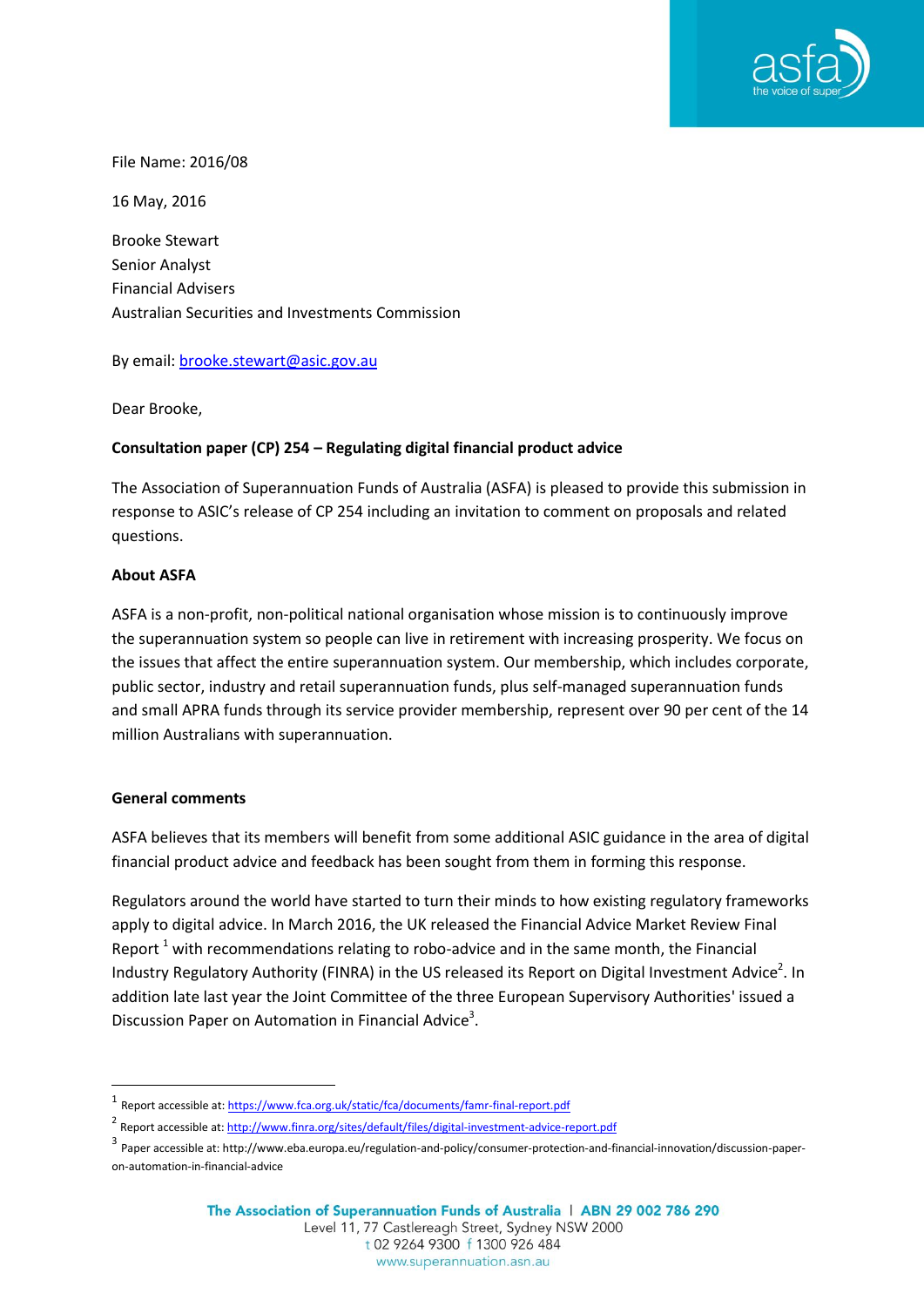The reality of the digital advice market presently operating in Australia is that there are very few stand-alone robo advice providers. The trend appears to be that automated advice will become an additional service offering of the incumbent advice and product providers, many of whom are superannuation funds and ASFA members.

The opportunity then for new fintech providers it seems, is to become a supplier and/or authorised representative of existing AFS licensees who remain responsible for the advice being delivered.

Our submission has been drafted in that context and focusses in the main on guidance that ASFA members will benefit from.

#### **Specific feedback on proposals and questions**

**.** 

### *Proposal A1 - We propose to release draft Regulatory Guide (RG 000): Providing digital financial product advice to retail clients, to assist digital advice providers in complying with the law.*

Some guidance in this area will be useful for members however ASFA is concerned that it may create further industry and consumer confusion in its current form. This draft RG may create the impression that digital financial product advice is a separate class of advice with different (potentially lesser) compliance obligations. Whilst we acknowledge that there is opportunity for participants to seek a limited AFS license in line with RG 000.40, those limitations are not consistent with the offerings evolving in the digital advice arena.

From a consumer perspective, the confusion over the difference between factual information (including access to generic digital calculators that are now commonplace), general advice and personal advice will no doubt increase as digital advice delivery expands. Interestingly, the government has agreed to Financial System Inquiry (FSI) recommendations to simplify the classes of financial product advice that exist  $^4$  so it may be worth clarifying this policy matter prior to such guidance being issued.

We are also concerned by the lack of clarity in the draft guidance relating to the involvement (or lack thereof) and responsibility of a "person" in a digital advice process. For example, the guidance does not cover situations where a degree of "human" intervention occurs, and if that occurs, who can it be done by. It is our view that, accountability and responsibility is not removed by automation, however like traditional advice delivery channels those that support an advice process may not be a personal advice authority holder themselves.

For the time being, an ASIC Information Sheet may be a more concise form of guidance and create less confusion, particularly for new entrants to the financial product advice market. Alternatively, reviewing and updating some existing regulatory guides: RG 104, 175, 221 and 244 as examples could be an option.

<sup>&</sup>lt;sup>4</sup> FSI recommendation 40: Rename general advice and require advisers and mortgage brokers to disclose ownership structures.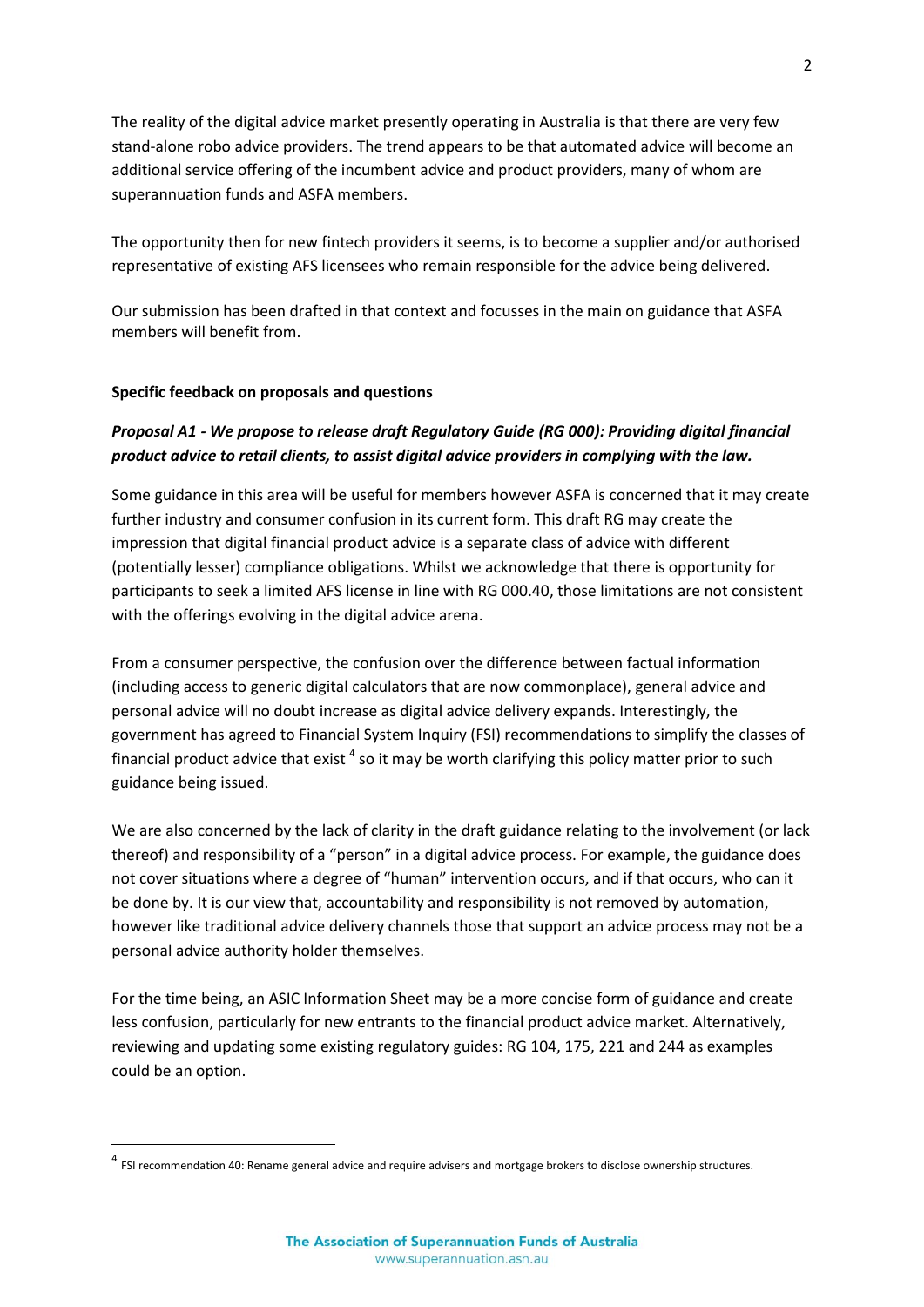We found the scaled advice guidance, and in particular ASIC's minimum expectations, useful to some extent however Section D of the draft RG does not appear to add anything significantly new. This is especially the case for existing AFS licensees who already have to demonstrate that best interest duties have been satisfied regardless of how that advice is delivered. This could be improved by the guidance including some examples of how digital advice could meet the "best interest duty" and safe harbour provisions – particularly the  $7<sup>th</sup>$  safe harbour step. Our members have indicated that the examples provided in RG 175 are not easily related to a digital advice situation.

Additional issues that may require addressing:

- Specifically in relation to a client's personal circumstances, it would be helpful if the guide considered whether a digital advice provider could suggest goals to a client based on the facts input into the platform by the client.
- The guide has not considered whether digital advice providers are capable of providing services for all types of situations.
- The complexity of product comparison for some advice types is not addressed (this includes the need for the SOA to include all significant consequences of replacement products).
- Further recognition / guidance by ASIC around the complexity of the filtering process would be helpful (for example, by way of additional worked examples for common advice strategies).
- When do key advice documents (particularly an SoA) need to be provided in context of the user 'playing around' versus being 'ready to buy'.

# *Proposal B1 - We propose to require that a digital advice licensee has at least one responsible manager who meets the minimum training and competence standards for advisers.*

This is not a significant matter for ASFA members as in the main they are established market participants who already meet these conditions.

We do agree though that at least one responsible manager with a digital advice licensee should meet the minimum training and competence standards (currently outlined in RG 146). Such standards are appropriate to ensure that robo-advisers are competent to provide quality advice. Responsible managers are already the mechanism by which licensees demonstrate competence in the financial services that they provide and are directly responsible for significant day to day decisions about the ongoing provision of those financial services.

As for current AFS licensees, depending on the size and scale of the advisory service being offered, consideration also needs to be given to when any new digital advice providers will require more than one responsible manager.

In addition, we also agree that the responsible manager overseeing the provision of personal financial product advice to retail clients by digital delivery should also comply with the ethical element of any legislated professional standards for financial advisers.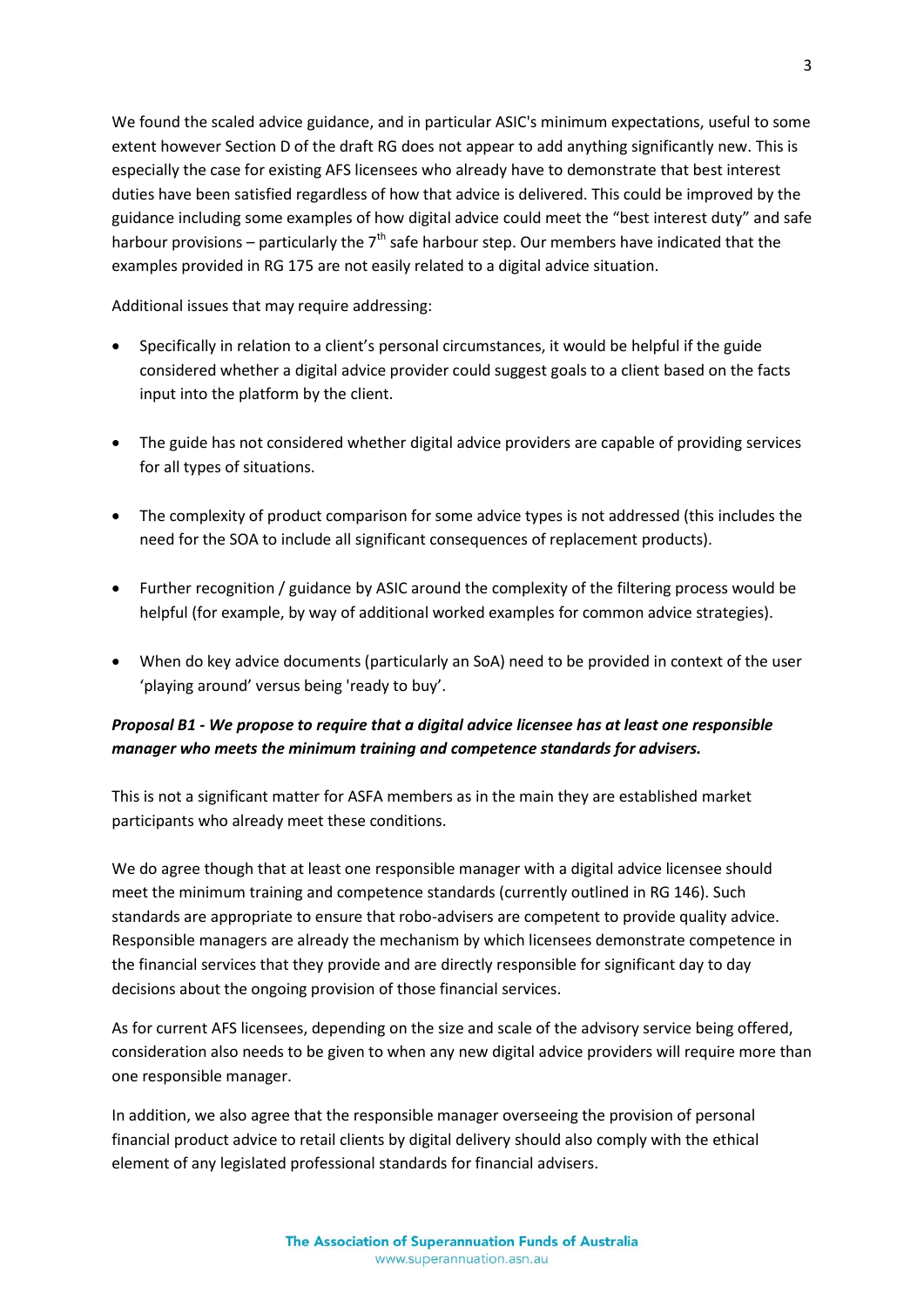ASFA has noted that the government is proposing a package of reforms to lift the professional and education standards of financial advisers and that legislation has been drafted<sup>5</sup>. We have also noted that a new commencement date for these reforms has been proposed as 1 January 2019 (revised from the prior 1 July 2017 date). This change means that the transitional time for this digital advice guidance is less relevant, especially for existing licensees.

It is envisaged that for superannuation funds, digital advice will most commonly be used to deliver "intra fund" advice, often at no cost to the member. Funds will absorb these costs in order to provide a member service and value-add in the context of having to compete in an environment increasingly becoming one of consumer choice. Funds are hoping that digital delivery of intra fund advice will provide a more effective means of engaging with members in a lower cost manner than they have in the past – face to face and/or over the phone. Similarly, they are expecting that digital advice will be a first port of call for members seeking advice, later being channelled into more comprehensive offerings that will attract charge.

## *Proposal C1 - We propose to issue guidance on the ways in which we think digital advice licensees should monitor and test the algorithms underpinning the digital advice being provided.*

It seems that these general obligations don't provide anything significantly new from RG 104: Licensing – meeting the general obligations. This is particularly the case for any superannuation funds that are exempted from some of these related obligations due to being regulated by APRA.

It should be remembered also that the use of automation to generate advice is not actually a new phenomenon. Advice providers have in fact been using like tools for decades and it could be argued that a framework requiring providers to monitor and test algorithms already exists.

Therefore, we think that any new measure relating to the monitoring and testing of algorithms should require self-certification only. It is important that the public is confident that the advice provided is of a high quality and based on reliable algorithms. Appropriate self-certification requirements may provide the market with an additional level of assurance that algorithms have been properly monitored and tested, and that digital advice provides have sufficient resources to manage them. Self-certification will also not necessarily, substantially increase the administrative burden on licensees depending on its form.

Self-certification similar to the annual declaration that an Australian credit licensee has to make regarding ongoing compliance with its licence obligations would be a conventional extension of the compliance framework.

Finally, we are unsure as to the benefit of requiring independent third party monitoring and testing of algorithms. Each licensee has a number of existing obligations under its AFSL and if providers were required to provide annual certification as described above then we query whether further third party testing is justified across the board.

 5 *Corporations Amendment (Professional Standards of Financial Advisers) Bill 2015*